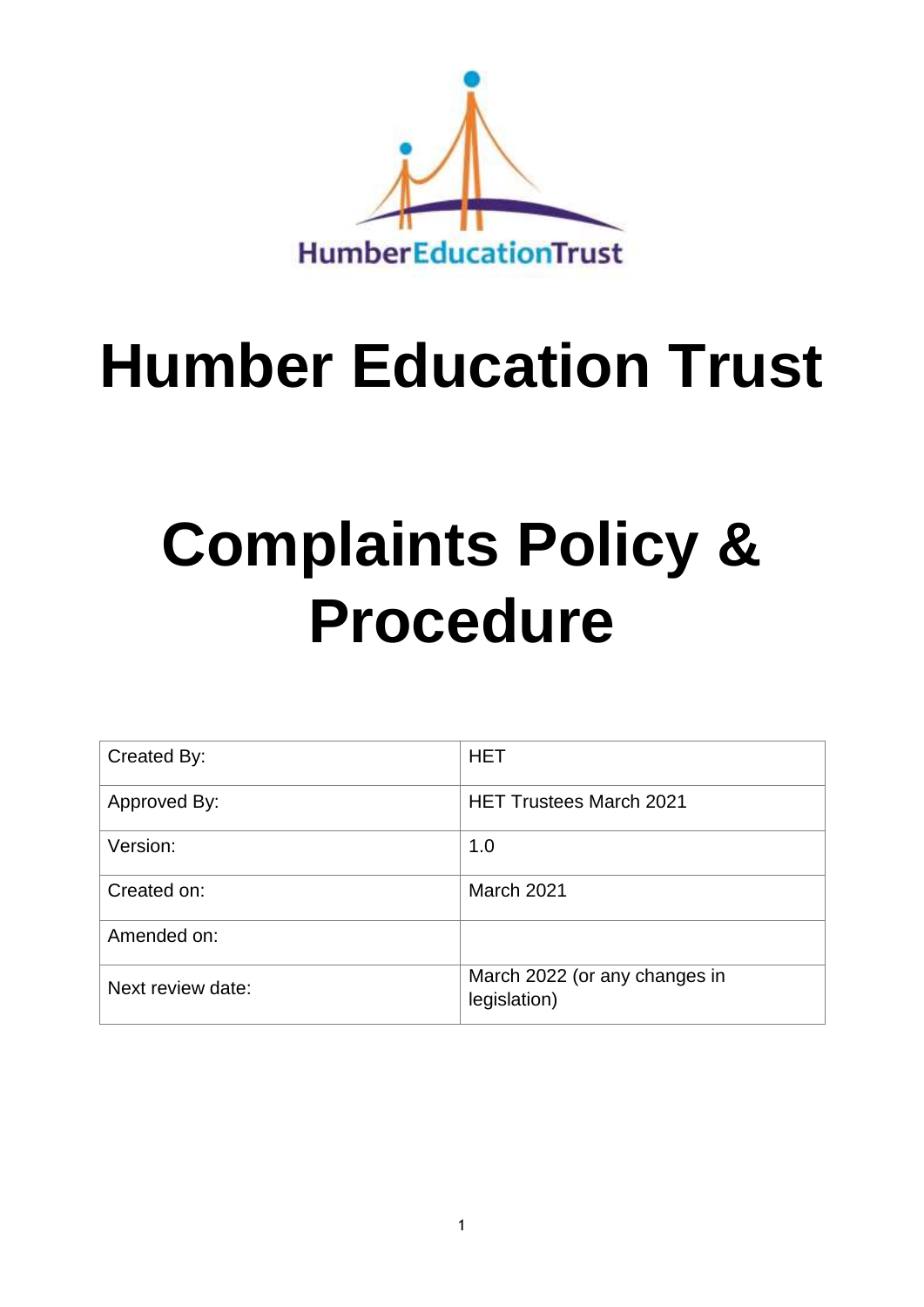#### **1 Aims and application**

- 1.1 The aims of the procedure are to deal with complaints and concerns:
	- about a school, the academy trust ("trust") or any individual connected with it by following the correct procedure;
	- thoroughly; and
	- in an open, honest and fair manner.
- 1.2 This procedure does not apply to concerns and complaints relating to the matters listed in Annex 1.
- 1.3 Anonymous concerns or complaints will not be investigated under this procedure.
- 1.4 All staff will be made aware of this complaints procedure and are expected to review this policy regularly in order that they are familiar with our process of dealing with complaints and can be of assistance when an issue is brought to their attention.
- 1.5 In this procedure:
	- 'school days' excludes weekends and school holidays;
	- 'parent' means a parent, carer or anyone with legal responsibility for a child;
	- "trust" means the academy trust

#### **2 Key principles**

- 2.1 The trust expects all complainants to make reasonable attempts to seek an informal resolution.
- 2.2 To investigate your complaint properly and fairly, we have implemented a staged approach. We anticipate that almost all complaints that arise will be resolved at Stage 1 or Stage 2 below.
- 2.3 We expect our members of staff to be addressed in a respectful manner and for communication to remain calm at all times. The procedure under Part 3 will only be used on very rare occasions to deal with unreasonably persistent complainants or unreasonable complainant behaviour.
- 2.4 Concerns or complaints should be brought to our attention as soon as possible. Any matter raised more than 3 months after the incident being complained of (or, where a series of associated incidents have occurred, within 3 months of the last of these incidents) will not be considered unless the trust accepts that there are good reasons to explain the delay or the complaint is about a particularly serious matter.
- 2.5 On rare occasions a school may receive complaints from a number of parents relating to the same issue. In order to deal with these complaints efficiently the academy will follow the procedure set out in Part 4.
- 2.6 If it becomes necessary to alter the time limits and deadlines set out within this procedure, you will be advised accordingly and given an explanation as to why this has been the case and provided with revised timescales. If other bodies are investigating aspects of the complaint, for example the police, local authority safeguarding teams or tribunals/courts, this may impact on our ability to adhere to the timescales within this procedure or result in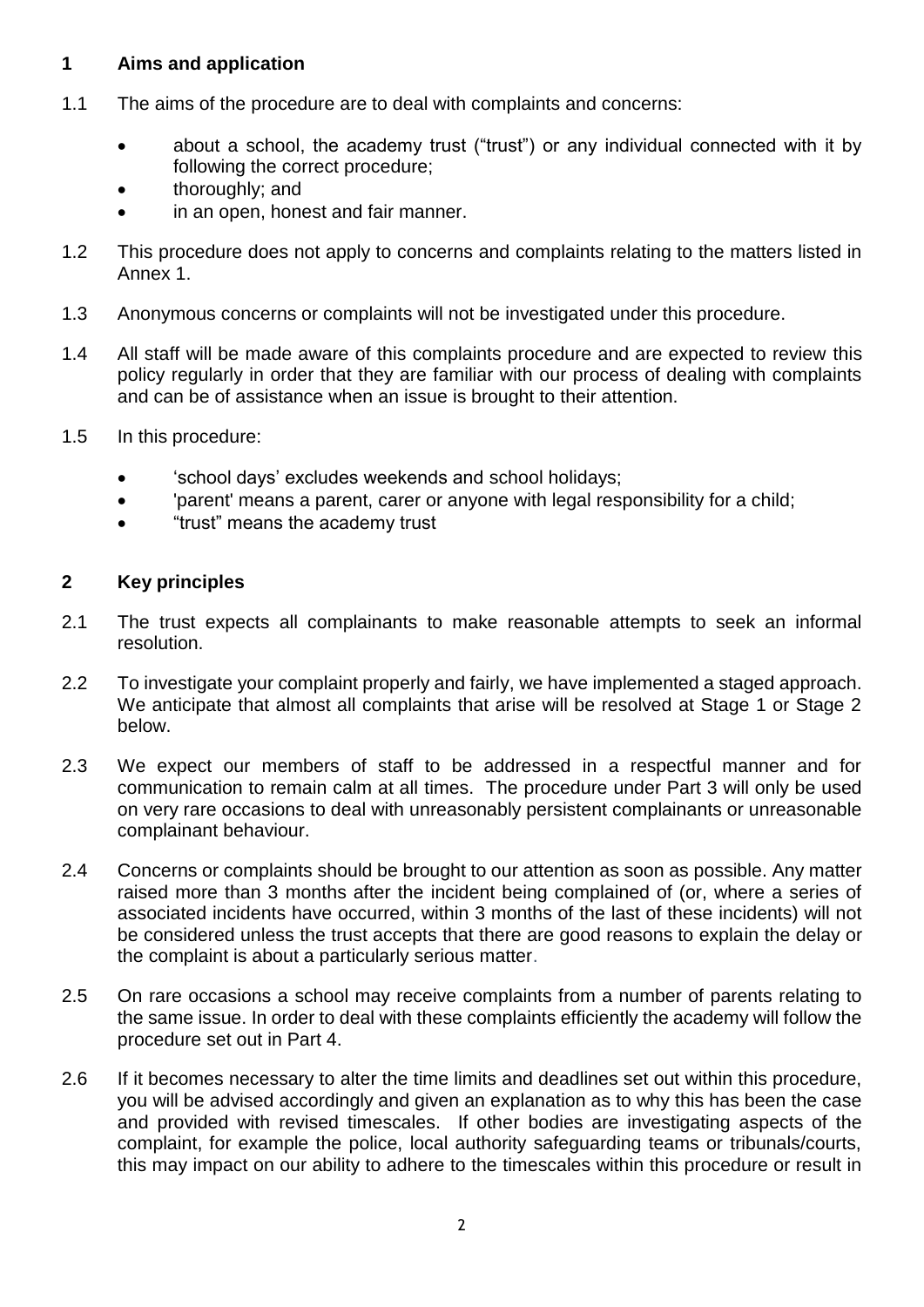the procedure being suspended until those public bodies have completed their investigations.

2.7 Complainants should not approach individual governors or trustees to raise concerns or complaints. They have no power to act on an individual basis and it may prevent them from considering complaints at later stages.

#### **3 Records of complaints**

A record will be kept of all written formal complaints, including at what stage they were resolved and action taken by us as a result of those complaints regardless of whether they were upheld. Correspondence, statements and records relating to individual complaints will be kept confidential except where access is requested by the Secretary of State or where disclosure is required in the course of a school inspection or under other legal authority. We will make the findings and recommendations of the panel available for inspection by the trust and the Headteacher/Principal.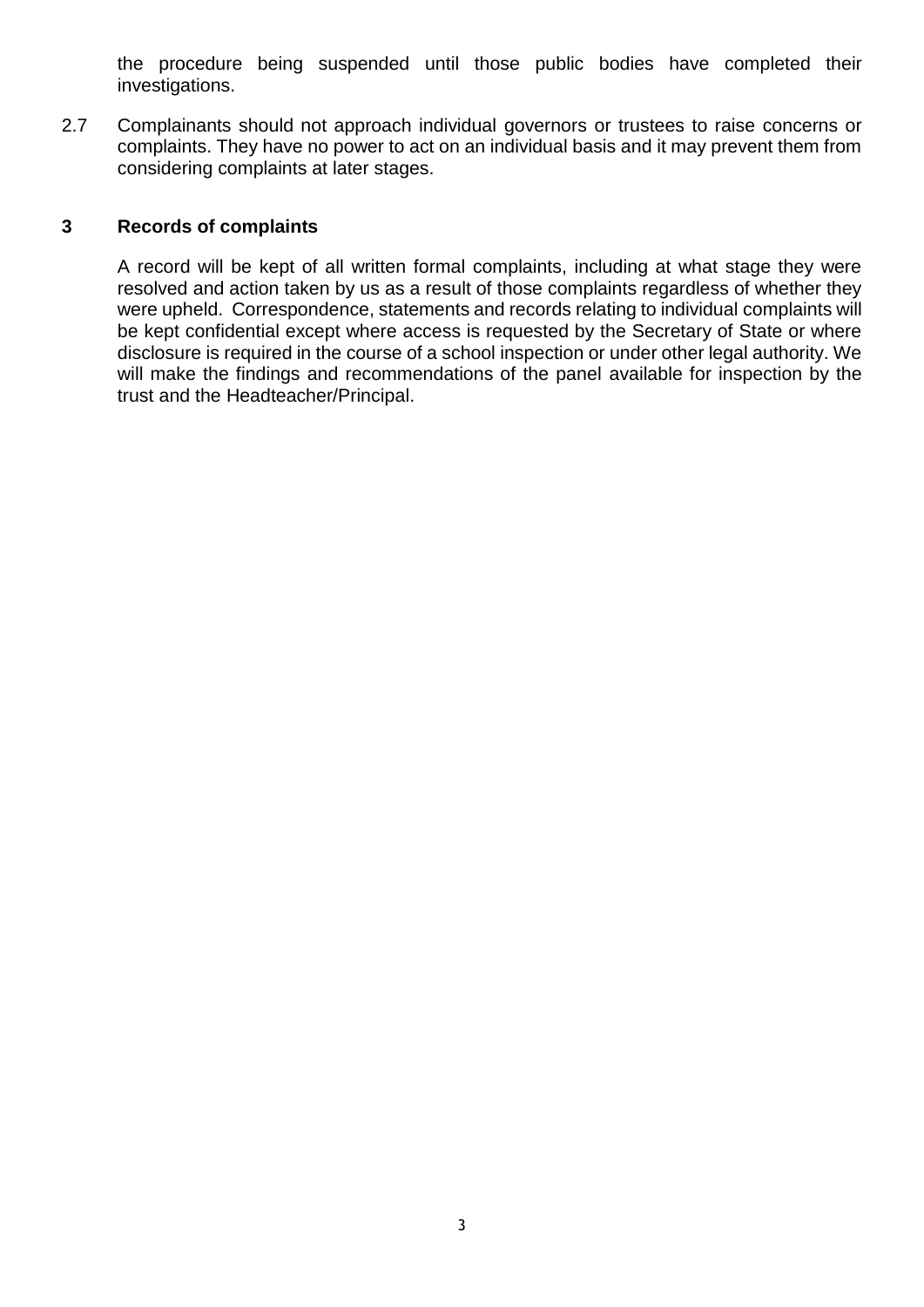#### **Part 1: Complaints procedure for parents**

#### **Stage 1: Informal concerns**

- 1.1 Most enquiries and concerns can be dealt with satisfactorily by the class teacher or other members of staff, without the need to resort to the formal procedure. We value informal meetings and discussions and encourage parents to approach staff with any concerns they may have, and aim to resolve all issues with open dialogue and mutual understanding.
- 1.2 It is always helpful if you can fully explain the nature of the concern and identify the outcome you are looking for. Where appropriate, you may be invited to an informal meeting with the member of staff most appropriate for dealing with that concern. The member of staff dealing with the concern will make sure that you are clear on what action (if any) has been agreed. This may be put in writing if appropriate.
- 1.3 If the matter is brought to the attention of the Headteacher/Principal s/he may decide to deal with your concerns directly at this stage. If the concerns are about the Headteacher/Principal these should be referred directly to the Clerk of the local governing body under Stage 2.
- 1.4 There is no suggested timescale for resolution at this stage given the importance of dialogue through informal discussion, although it would be expected that most issues will be resolved within 15 school days. Where no satisfactory solution has been found, you will be advised that if you wish your concerns to be considered further you should write to the Headteacher/Principal under Stage 2 of this procedure within 15 school days.

#### **Stage 2: Formal written complaints**

- 2.1 If your concerns are not resolved under Stage 1, you should put your complaint in writing and send this to the Headteacher/Principal of the relevant school.
- 2.2 It is very important that you include a clear statement of the actions that you would like us to take to resolve your complaint. We strongly encourage you to use the Complaint Form provided at Annex 2 of this procedure. If you require help in completing the form, please contact the school office. You can also ask third party organisations like the Citizens Advice to help you. In all cases your written complaint must include:
	- the nature of the complaint;
	- details of how the matter has been dealt with so far;
	- the names of potential witnesses, dates and times of events and copies of all relevant documents; and
	- a clear statement of the actions that you would like us to take to resolve your complaint.
- 2.3 Your complaint will normally be acknowledged in writing within 5 school days of receipt. The acknowledgement will give a brief explanation of the school's complaints procedure and a target date for providing a response to the complaint. This will normally be within 15 school days of receipt.
- 2.4 If appropriate, the Headteacher/Principal (or someone appointed by them) may invite you to a meeting to clarify your complaints and to explore possible resolutions. If you accept that invitation, you may be accompanied by one other person, such as a friend, relative, advocate or interpreter, to assist you. Where possible, this meeting will take place within 10 school days of receipt of the written complaint.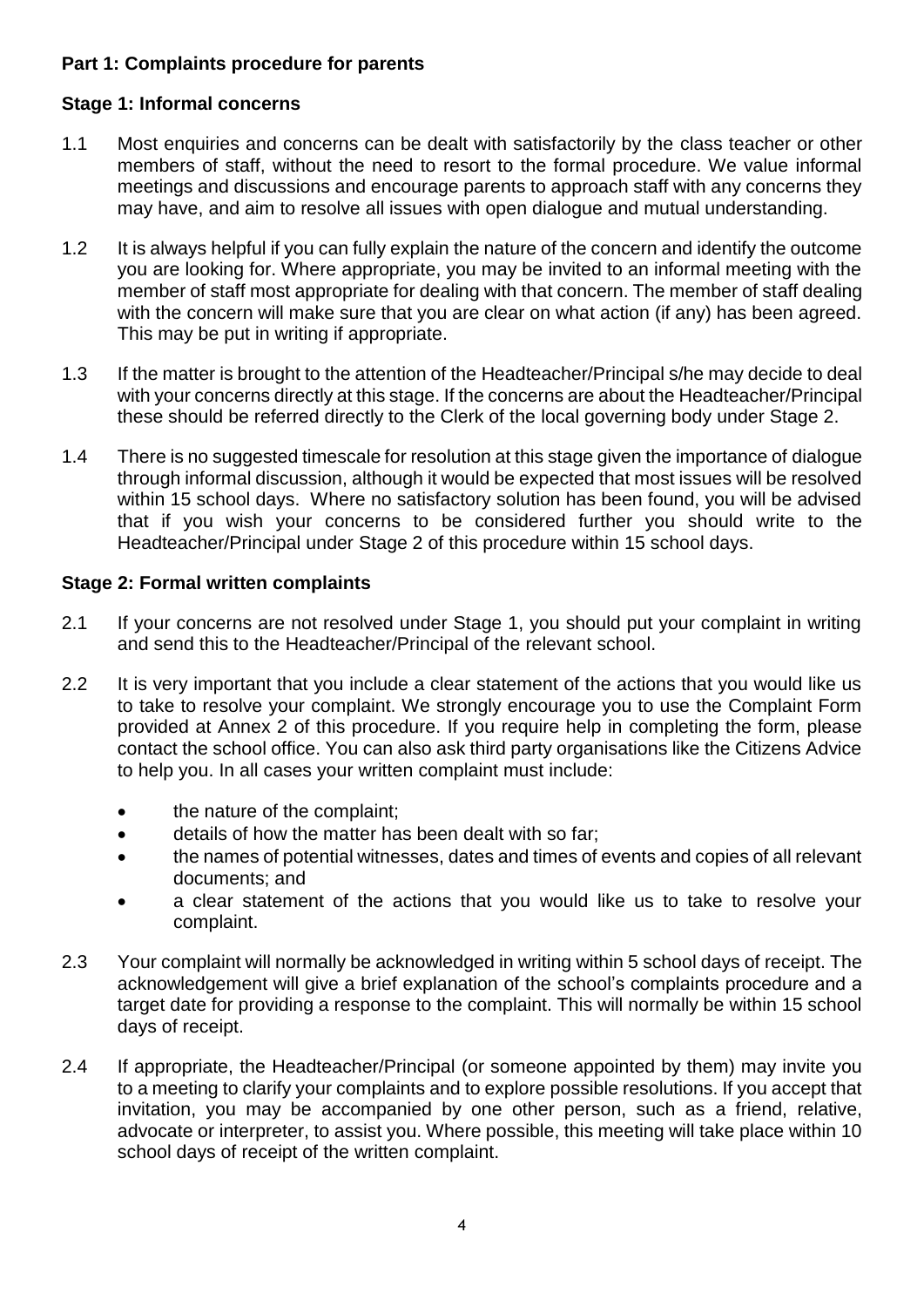- 2.5 If necessary, witnesses will be interviewed and statements taken from those involved. If the complaint centres on a pupil/student, the pupil/student may also be interviewed. Pupils/students should normally be interviewed with their parent present, but if this would seriously delay the investigation of a serious or urgent complaint or if the pupil/student has specifically said that s/he would prefer that their parents were not involved, another member of staff with whom the pupil/student feels comfortable should be present. If the matter includes a complaint relating to a member of staff, the member of staff must have the opportunity to respond to the complaint.
- 2.6 Once the relevant facts have been established as far as possible, you will be provided with a written response to the complaint, including an explanation of the decision and the reasons for it. This will include what action will be taken to resolve the complaint (if any). You will be advised that if you are dissatisfied with the outcome of the complaint, you may request that your complaint be heard by the Complaints Committee under Stage 3 of this procedure.

#### Q. What if the complaint is about the Headteacher/Principal or the Headteacher/Principal has already considered your complaint under Stage 1?

In these cases, your complaint should be sent to the Clerk of the local governing body at the school's address who will arrange for a governor to carry out the Stage 2 procedure.

#### Q. What if the complaint is about a member of the local governing body?

You should contact the Clerk of the local governing body at the school's address who arrange for another governor to investigate the concerns in accordance with Stage 2.

If the complaint is about the Clerk of the local governing body or the local governing body as a whole, you should send your complaint to the Clerk of the trustees c/o Humber Education Trust, Bude Park Primary School, Cookbury Close, Hull, HU7 4EY.

#### Q. What if the complaint is about the Chief Executive Officer?

If the complaint is about the Chief Executive Officer of the trust, or if they have been closely involved at Stage 1, your complaint should be sent to the Clerk of the trustees (c/o Humber Education Trust, Bude Park Primary School, Cookbury Close, Hull, HU7 4EY) who will arrange for a trustee to carry out all the Stage 2 procedures.

#### Q. What if the complaint is about a trustee?

You should contact the Clerk of the trustees (c/o Humber Education Trust, Bude Park Primary School, Cookbury Close, Hull, HU7 4EY) who arrange for another trustee to investigate the concerns in accordance with Stage 2.

If the complaint is about the Clerk of the trustees, your complaint should be sent to the Chair of the trustees (c/o Humber Education Trust, Bude Park Primary School, Cookbury Close, Hull, HU7 4EY).

If your complaint is about the trustee board as a whole, you should send your complaint to the Clerk of the trustees who will arrange for the matter to be independently investigated.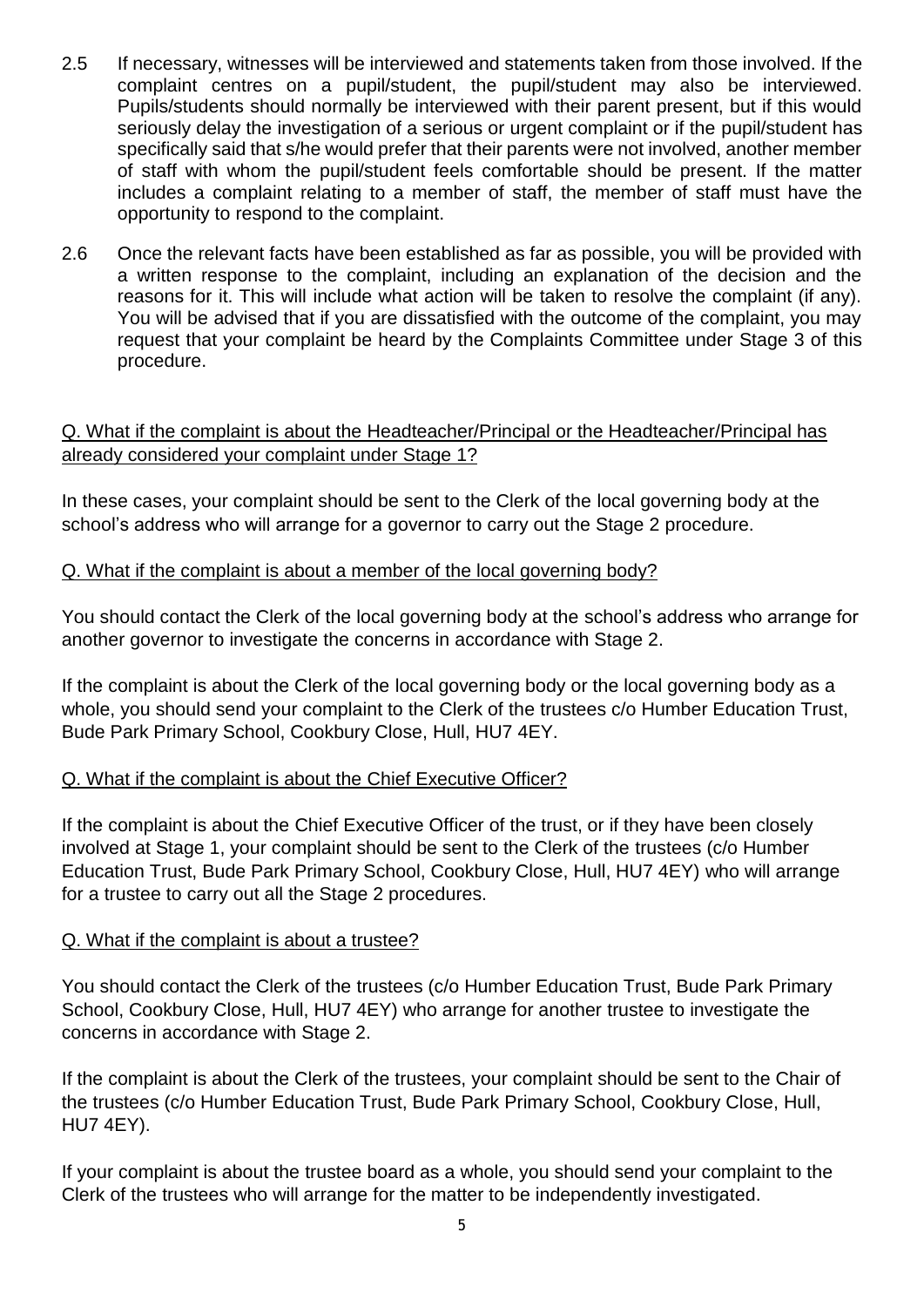#### **Stage 3: Referral to the Complaints Committee**

- 3.1 If you are dissatisfied with the decision under Stage 2, you may request that a Complaints Committee be convened to consider your complaint. The committee will not review any new complaints at this stage or consider evidence unrelated to the initial complaint. New complaints must be dealt with from Stage 1 of the procedure.
- 3.2 To request a hearing before the Complaints Committee, you should write to the Clerk to the trustees at Humber Education Trust, Bude Park Primary School, Cookbury Close, Hull, HU7 4EY within 15 school days of receiving notice of the outcome of Stage 2. Requests received outside of this time frame will only be considered if exceptional circumstances apply. You should ensure that you provide copies of all relevant documents and state all the grounds for your complaint and the outcome that you are looking for.
- 3.3 Your written request will be acknowledged within 5 school days of receipt.
- 3.4 The Clerk will arrange for a Complaints Committee to be convened, made up of at least three members, including:
	- members of a local governing body and/or trustees of the academy trust (as appropriate) with no prior involvement in the matter; and,
	- one person who is independent of the management and running of the academy trust.
- 3.5 The Clerk shall appoint one of these members to be the Chair of the Committee.
- 3.6 Every effort will be made to enable the hearing to take place within 20 school days of the receipt of your request. As soon as reasonably practicable and in any event at least 5 school days before the hearing, you will be sent written notification of the date, time and place of the hearing, together with brief details of the committee members who will be present. Fair consideration will be given to any bona fide objection to a particular member of the committee. You will also be informed of the name of the person who will be presenting the case on behalf of the school (referred to in this policy as the 'school representative'). This may be the person who is the subject of the complaint, the person who undertook the investigation at Stage 2 or another person with sufficient knowledge of the matter.
- 3.7 If, despite best efforts, it is not possible to find a mutually convenient date and time for a hearing within a reasonable timeframe, the Clerk may determine that the hearing proceeds on the basis of written submissions from both parties.
- 3.8 You have the right to be accompanied to the hearing by a friend, relative, advocate or interpreter. You should notify the Clerk in advance if you intend to bring anyone to the hearing.
- 3.9 A copy of the complaint and any other documents provided by you in support of your complaint, or by the school representative in defence of the complaint, will be provided to the Complaints Committee as soon as practicable upon receipt. Copies of these documents shall also be provided to you or the school representative (as applicable) at least 3 school days before the hearing. The Complaints Committee reserves the right not to consider any documentation presented by either party less than 3 school days prior to the hearing. The Complaints Committee is under no obligation to hear oral evidence from witnesses but may do so and/or may take written statements into account. The committee will not normally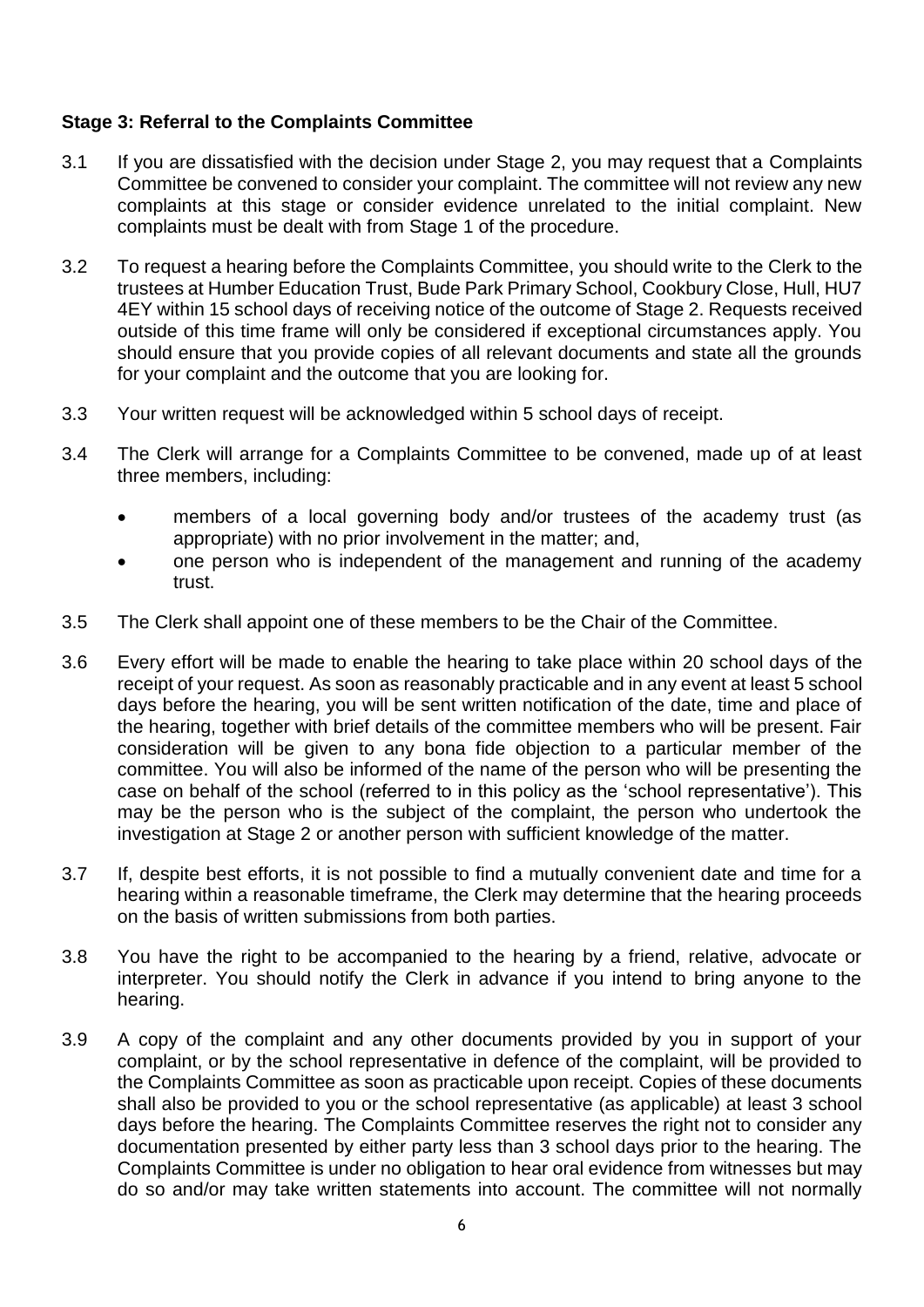accept recordings of conversations that were obtained covertly and without the informed consent of all parties being recorded.

- 3.10 The hearing will be conducted to ensure that each party has the opportunity to address the Complaints Committee. The procedure to be followed during the hearing will be explained to the parties by letter in advance of the hearing. The Clerk will ensure that sufficient notes are taken to record an accurate reflection of the points considered and any decisions taken or actions agreed. Electronic recordings of the hearing will not normally be permitted and, in any event, would require the consent of all those present.
- 3.11 Unless otherwise stated, the procedure for the Stage 3 hearing is as follows:
	- the parent and school representative will enter the hearing together;
	- the Chair of the Committee will introduce the committee members and outline the process;
	- the parent will explain the complaint;
	- the school representative and committee members will question the parent;
	- the school representative will explain the school/trust's actions;
	- the parent and the committee members will question the school representative;
	- the parent will sum up their complaint;
	- the school representative will sum up the school/trust's actions;
	- the Chair of the Committee will explain that both parties will hear from the committee within 5 school days;
	- both parties will leave together while the committee decides;
	- the Clerk will stay to assist the committee with its decision making.

The Clerk and or Complaints Committee reserves the right to modify the above procedure at their sole discretion, for example requiring the parent and the school representative to present their complaint/actions separately to the Committee in the absence of the other party.

- 3.12 After the hearing, the Complaints Committee will consider their decision and inform you and, where relevant, the person complained about of their decision in writing within 5 school days. The letter will set out the decision of the committee together with the reasons underpinning that decision. The committee can (by a majority if necessary):
	- dismiss the complaint in whole or in part;
	- uphold the complaint in whole or in part;
	- decide on the appropriate action to be taken to resolve the complaint;
	- recommend changes to the academy or trust systems or procedures to ensure that problems of a similar nature do not happen again.

#### **Stage 4: Referral of complaint to Education and Skills Funding Agency (ESFA)**

- 4.1 If you are dissatisfied with the decision of the Complaints Committee, you are entitled to refer your complaint to the Education and Skills Funding Agency (ESFA). The ESFA will only investigate whether the complaint was handled properly and in accordance with education legislation and any statutory policies connected with the complaint.
- 4.2 At the time of writing this procedure, the ESFA procedure and the ESFA academy complaints form are available at:

<https://www.gov.uk/complain-about-school>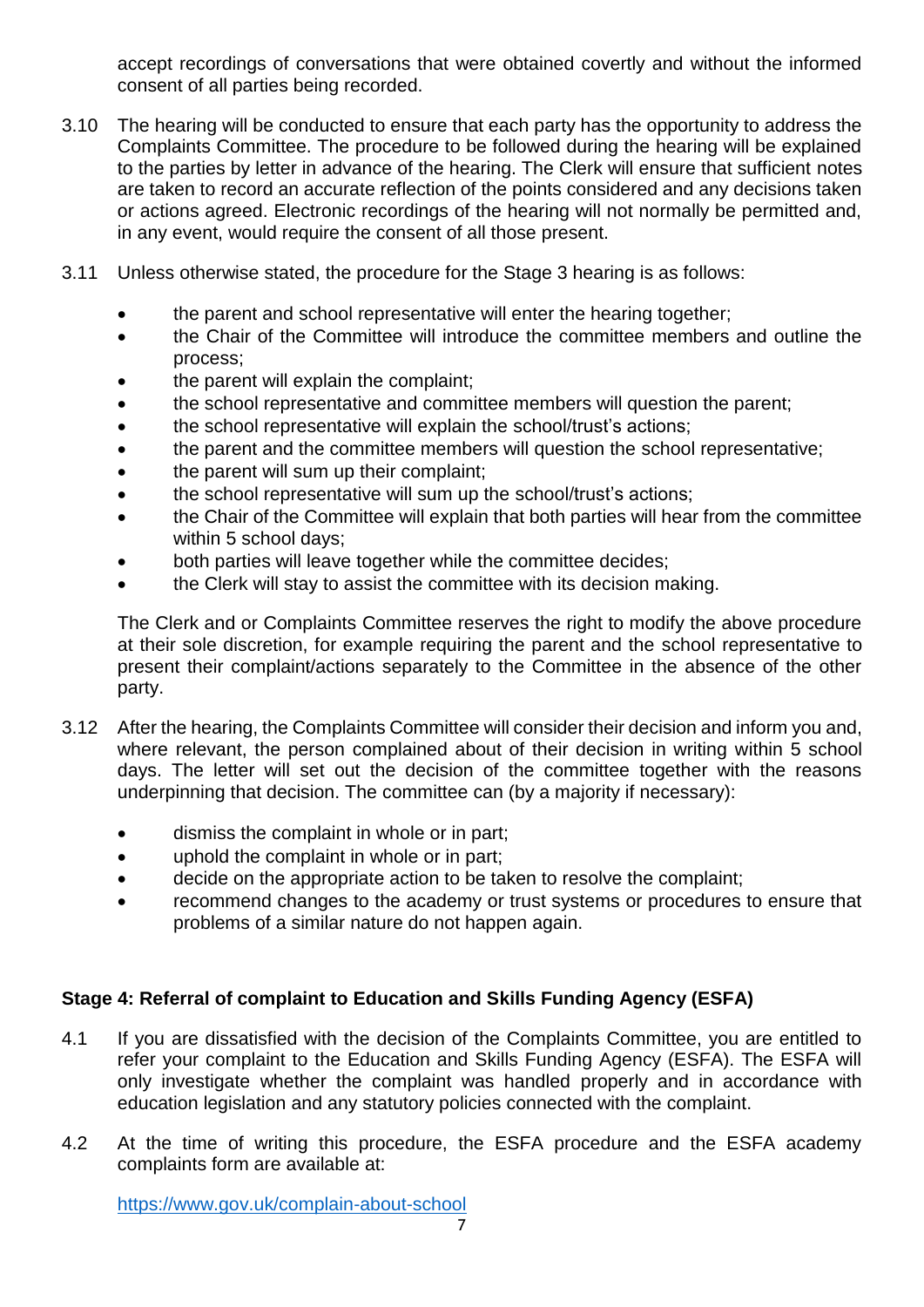#### **Part 2: Concerns or complaints from other persons**

Part 1 of this complaints policy applies only to complaints made by parents or carers of current registered pupils of schools within the trust. However, the trust wishes to work closely with other members of the local community and will deal with their concerns and complaints as follows:

- 1 **Stage 1** a concern regarding a school or its operations may be made to any member of staff. That member of staff will attempt to resolve the matter immediately or may, if appropriate, refer the matter to their line manager or member of the senior leadership team (SLT) who is best placed to deal with the concern. It is expected that most concerns will be responded to orally or in writing within 5 school days. If a longer period is required, you will be kept informed of the progress of the investigation.
- 2 **Stage 2** where a concern is not resolved at stage 1, or you wish your concerns to be dealt with immediately as a formal complaint, you should put your complaint in writing and send this to the Headteacher/Principal of the relevant school to investigate. The Headteacher/Principal may delegate the task of investigation and/or responding to the complaint to a member of SLT or may escalate the complaint straight to stage 3. A formal response to the complaint will usually be provided within 10 school days of receipt of the letter of complaint although if a longer period is required to respond, you will be kept updated.
- 3 **Stage 3** if you are not satisfied with the response at stage 2, you may request a review by writing to the Clerk of the local governing body of the school. You should write to the Clerk within 10 school days of receipt of the letter at stage 2. Requests received outside of this time frame will only be considered if **exceptional** circumstances apply. The Clerk will arrange for a governor to consider the complaint alone or may convene a complaints committee on the same terms as set out in Part 1 of this complaints policy. The decision at this stage will usually be sent to you within 20 school days of receipt of the request for a review. The decision at stage 3 exhausts the school's complaints procedure.

Concerns or complaints regarding the Headteacher/Principal or the trust as a whole should be referred direct to the Clerk of the trustees (c/o Humber Education Trust, Bude Park Primary School, Cookbury Close, Hull, HU7 4EY) who will arrange for the stages above to be considered by an appropriate person.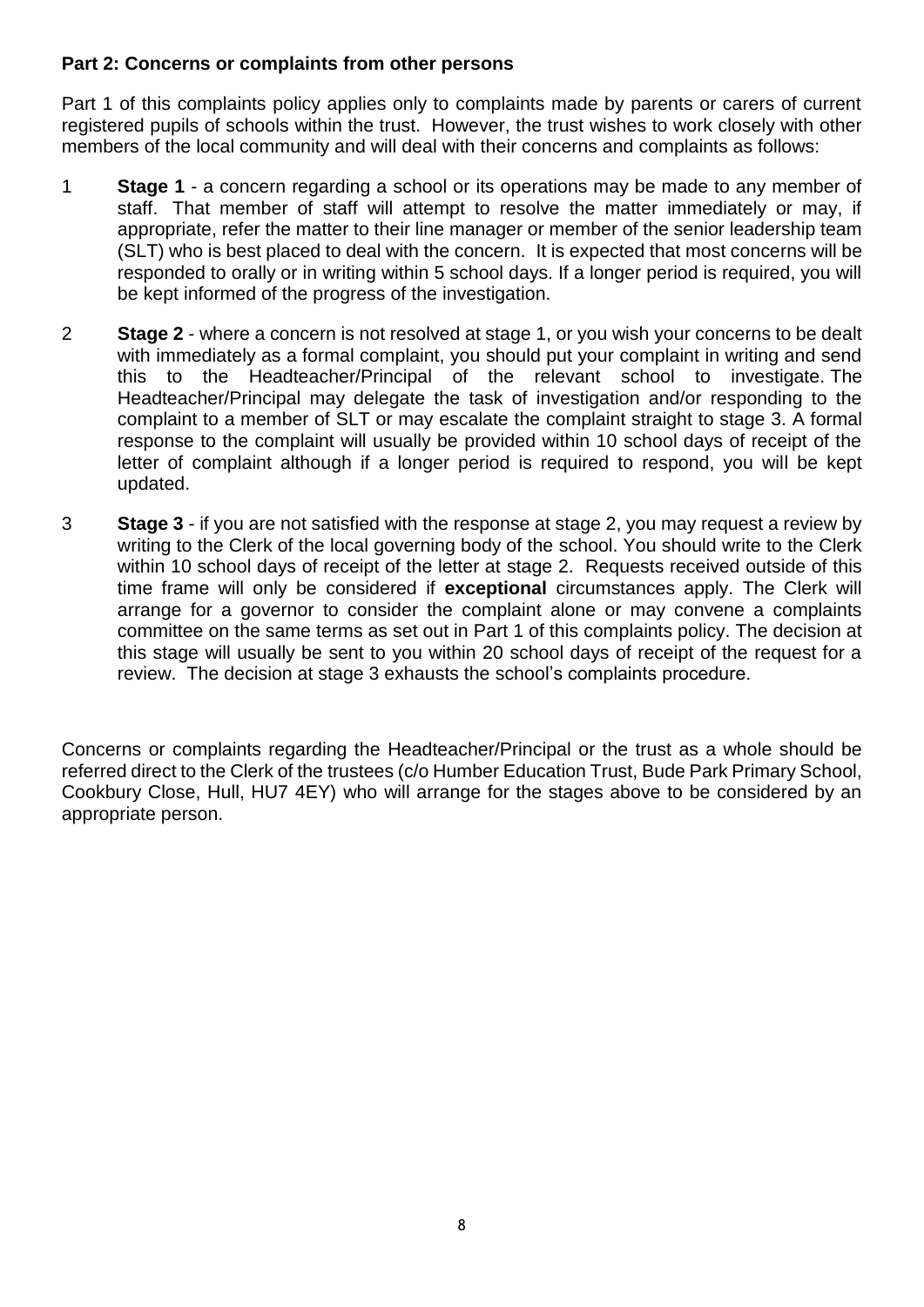#### **Part 3: Unreasonably persistent complainants and unreasonable complainant behaviour**

There are rare circumstances where we will deviate from the Complaints Procedure set out in Parts 1 and 2. These include, but are not necessarily limited to:

- where the complainant's behaviour or language towards staff, members of the local governing body or trustees is abusive, offensive, discriminatory or threatening;
- where the complainant's behaviour is hindering our consideration of complaints and/or the proper running of the school because of the frequency or nature of the complainant's contact, such as, if the complainant:
	- − refuses to articulate their complaint or specify the grounds of a complaint or the outcomes sought by raising the complaint, despite offers of assistance
	- − refuses to co-operate with the complaints investigation process
	- − refuses to accept that certain issues are not within the scope of the complaints procedure
	- − insists on the complaint being dealt with in ways which are incompatible with the complaints procedure or with good practice
	- − introduces trivial or irrelevant information which they expect to be taken into account and commented on
	- − raises large numbers of detailed but unimportant questions, and insists they are fully answered, often immediately and to their own timescales
	- − makes unjustified complaints about staff who are trying to deal with the issues, and seeks to have them replaced
	- − changes the basis of the complaint as the investigation proceeds
	- − seeks an unrealistic outcome, such as the inappropriate dismissal of staff
	- − makes excessive demands on school time by frequent, lengthy and complicated contact with staff regarding the complaint in person, in writing, by email and by telephone while the complaint is being dealt with
	- − knowingly provides falsified information
	- publishes unacceptable information on social media or other public forums
- where the complainant's complaint is clearly frivolous, vexatious and/or has patently insufficient grounds. The Office of the Independent Adjudicator defines the characteristics of a 'frivolous' or 'vexatious' complaint as:
	- − complaints which are obsessive, persistent, harassing, prolific, repetitious
	- − insistence upon pursuing unmeritorious complaints and/or unrealistic outcomes beyond all reason
	- − insistence upon pursuing meritorious complaints in an unreasonable manner
	- − complaints which are designed to cause disruption or annoyance
	- − demands for redress that lack any serious purpose or value
- where the complainant's complaint is the same, similar to or based on the same facts of a complaint which has already been considered in full.

In these circumstances, we may:

- inform the complainant that their behaviour is unacceptable or unreasonably persistent and ask them to change it;
- restrict the complainant's access to the school e.g. requesting contact in a particular form (for example, letters only), requiring contact to take place with a named person only,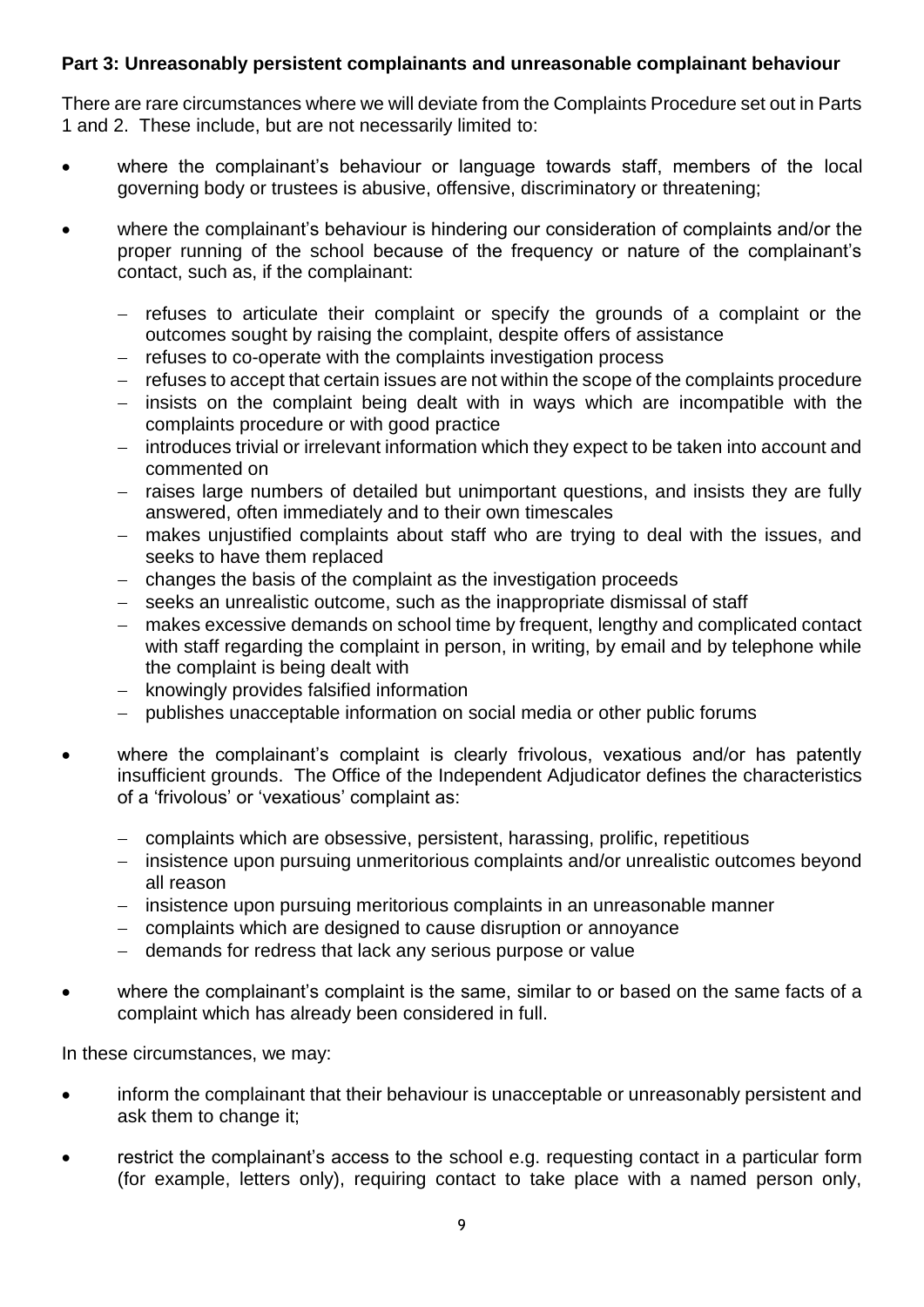restricting telephone calls to specified days and times or banning the complainant from the school's premises. Any such arrangements will be reviewed after six months;

- conduct the Complaints Committee on the papers only i.e. not hold a hearing;
- refuse to consider the complaint and, where Part 1 of this procedure applies, refer the complainant directly to Stage 4.

In all cases we will write to tell the complainant why we believe his or her behaviour is unacceptable or unreasonably persistent, what action we are taking and the duration of that action.

We may take the decision not to respond to any further correspondence where:

- we have taken every reasonable step to address the complainant's concerns
- the complainant has been given a clear statement of our position and their options and
- the complainant contacts us repeatedly, making substantially the same points each time

The case for ceasing further correspondence is stronger where:

- letters, emails, or telephone calls are often or always abusive or aggressive or make insulting personal comments about or threats towards staff
- we have reason to believe the complainant is contacting us with the intention of causing disruption or inconvenience

Where the behaviour is so extreme that it threatens the immediate safety and welfare of staff, members of the local governing body or trustees, we will consider other options, for example reporting the matter to the police or taking legal action. In such cases, we may not give the complainant prior warning of that action.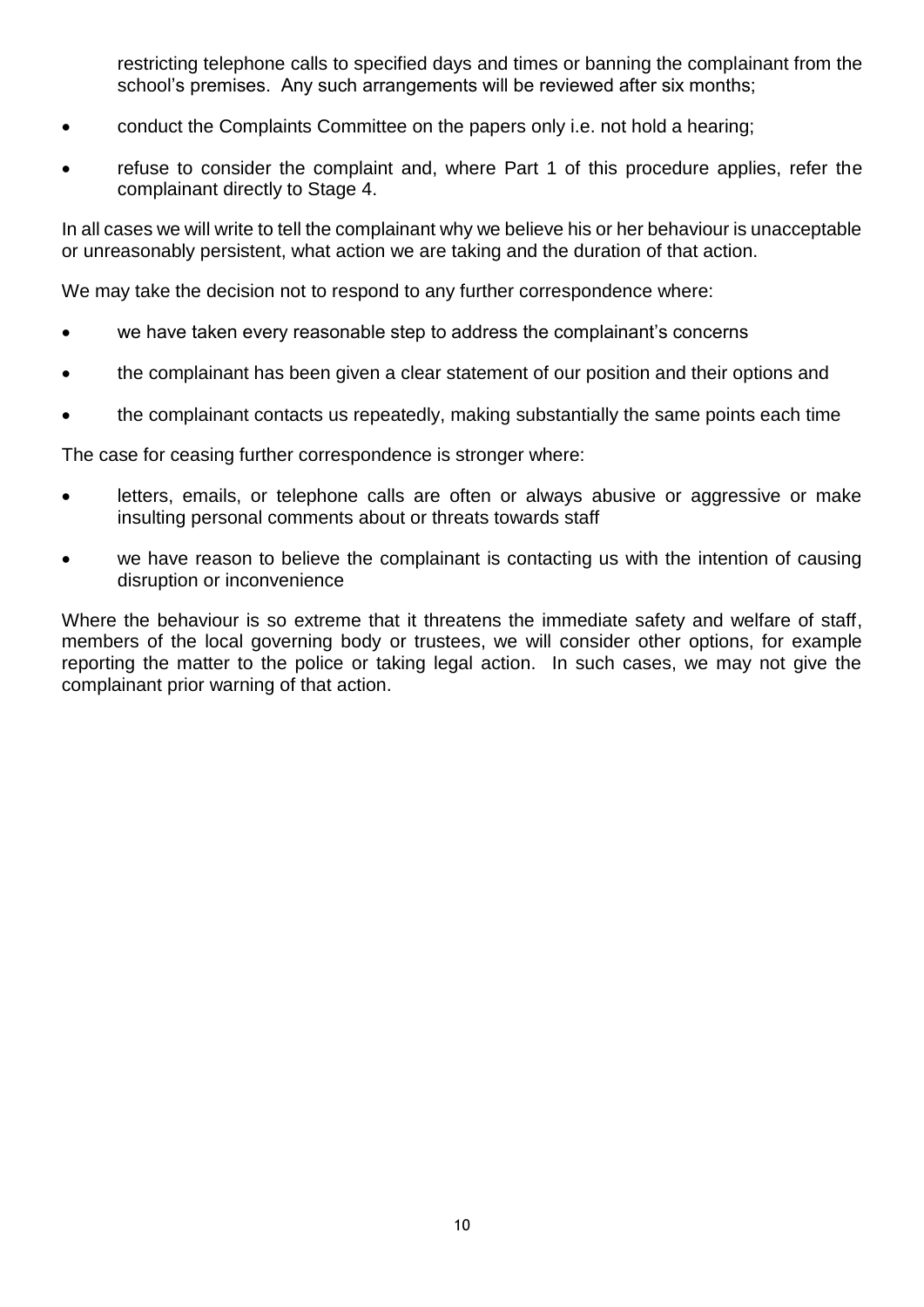#### **Part 4: Complaint campaigns**

For the purposes of this policy, a complaint campaign is defined as a complaint from three or more separate individuals (whether or not connected with a school or the trust) which are all based on the same subject.

Depending on the subject in question, we may deviate from the procedure set out in this policy and instead:

- send a template response to all complainants and/or
- publish a single response on the school's/trust's website (as applicable)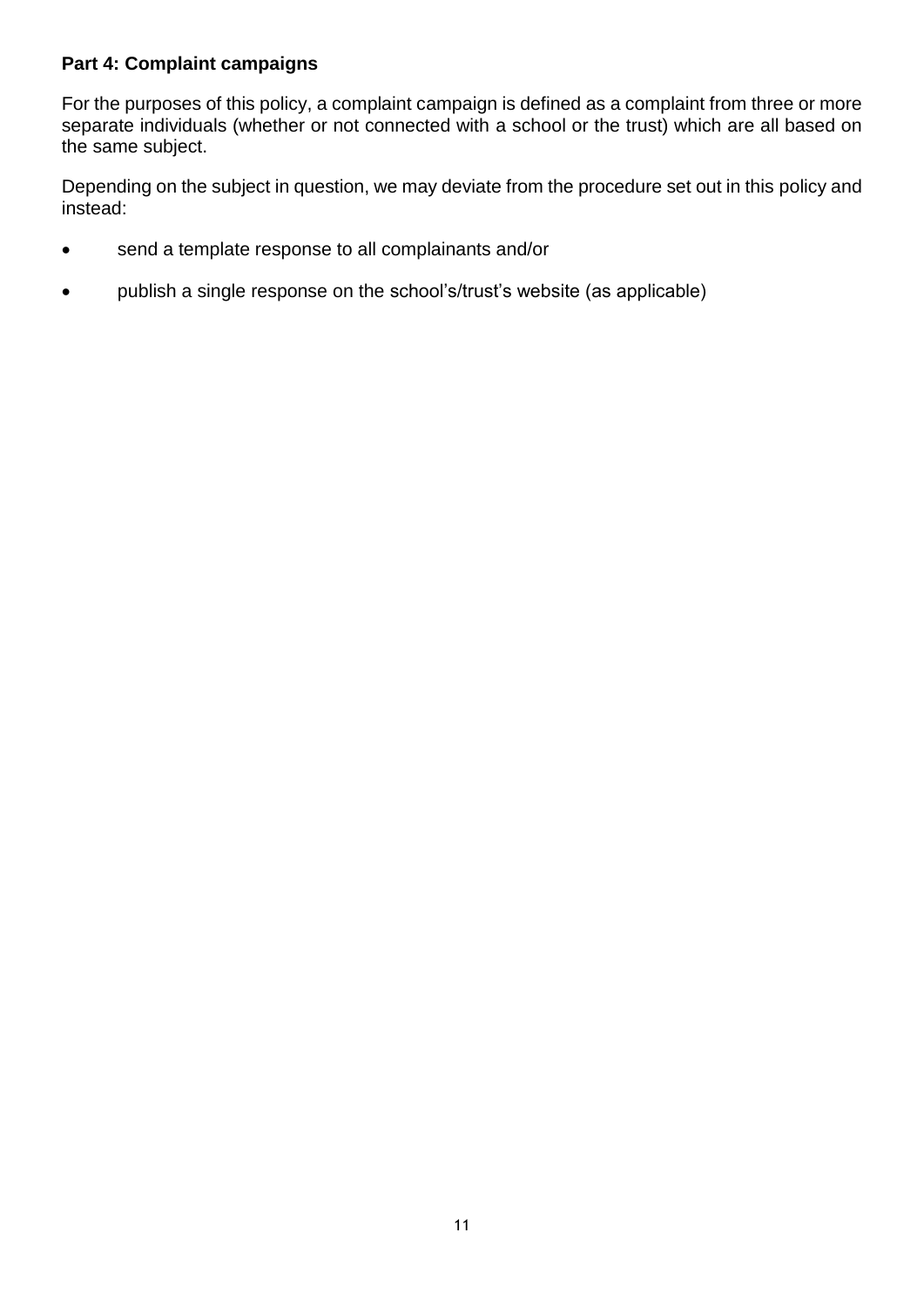## **Annex 1**

## **Matters excluded from scope of this polic**y

| <b>Excluded Matters</b>                                                                                  | <b>Signposting</b>                                                                                                                                                                                                                                                                                                                                                            |
|----------------------------------------------------------------------------------------------------------|-------------------------------------------------------------------------------------------------------------------------------------------------------------------------------------------------------------------------------------------------------------------------------------------------------------------------------------------------------------------------------|
| Admissions                                                                                               | The process for challenging admissions decisions is<br>set out in our admissions policy in accordance with<br>relevant statutory guidance.                                                                                                                                                                                                                                    |
| Child protection matters                                                                                 | Complaints about child protection matters are<br>handled under our child protection and safeguarding<br>policy and in accordance with relevant statutory<br>guidance. If you have serious concerns, you may<br>wish to contact the local authority designated officer<br>(LADO) who has local responsibility for safeguarding<br>or the Multi-Agency Safeguarding Hub (MASH). |
| <b>Exclusions</b>                                                                                        | The process for challenging exclusions decisions is<br>set out in the DfE's statutory guidance and<br>information can be found at<br>https://www.gov.uk/school-discipline-<br>exclusions/exclusions                                                                                                                                                                           |
| <b>National Curriculum content</b>                                                                       | Please contact the Department for Education at<br>www.education.gov.uk/contactus                                                                                                                                                                                                                                                                                              |
| School re-organisation<br>proposals                                                                      | Where concerns are not adequately addressed by<br>the trust, complaints can be raised direct with the<br>Department for Education.                                                                                                                                                                                                                                            |
| Complaints about services<br>provided by other providers who<br>may use school premises or<br>facilities | Providers should have their own complaints<br>procedure to deal with complaints about service.<br>Please contact them direct.                                                                                                                                                                                                                                                 |
| Staff grievances                                                                                         | Complaints from staff will be dealt with under the<br>school's internal grievance procedures.                                                                                                                                                                                                                                                                                 |
| Staff conduct                                                                                            | Certain complaints about staff may need to be dealt<br>with under the school's internal disciplinary<br>procedures, if appropriate.                                                                                                                                                                                                                                           |
|                                                                                                          | Complainants will not be informed of any disciplinary<br>action taken against a staff member as a result of a<br>complaint. However, the complainant will be notified<br>that the matter is being addressed.                                                                                                                                                                  |
| Statutory assessments of<br><b>Special Educational Needs</b><br>(SEN)                                    | Concerns about statutory assessments of special<br>educational needs should be raised direct with the<br>local authority.                                                                                                                                                                                                                                                     |
| Whistleblowing                                                                                           | We have an internal whistleblowing procedure for all                                                                                                                                                                                                                                                                                                                          |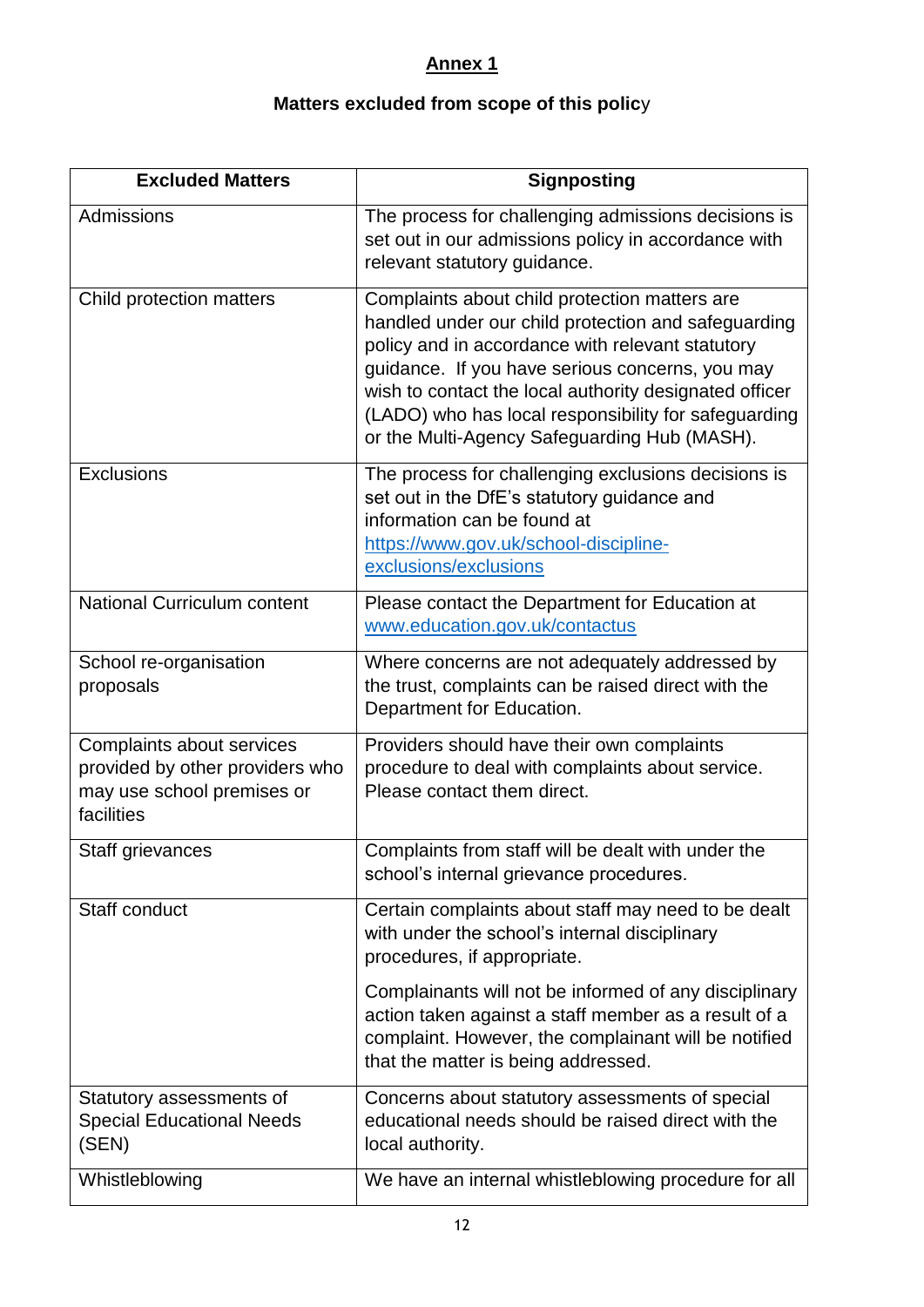| our employees, including temporary staff and<br>contractors. The Secretary of State for Education is<br>the prescribed person for whistleblowers in<br>education who do not want to raise matters direct<br>with their employer. Referrals can be made at:<br>www.education.gov.uk/contactus.<br>Volunteer staff who have concerns should complain |
|----------------------------------------------------------------------------------------------------------------------------------------------------------------------------------------------------------------------------------------------------------------------------------------------------------------------------------------------------|
| through the school's complaints procedure. You may<br>also be able to complain direct to the Department for<br>Education (see link above), depending on the<br>substance of the complaint                                                                                                                                                          |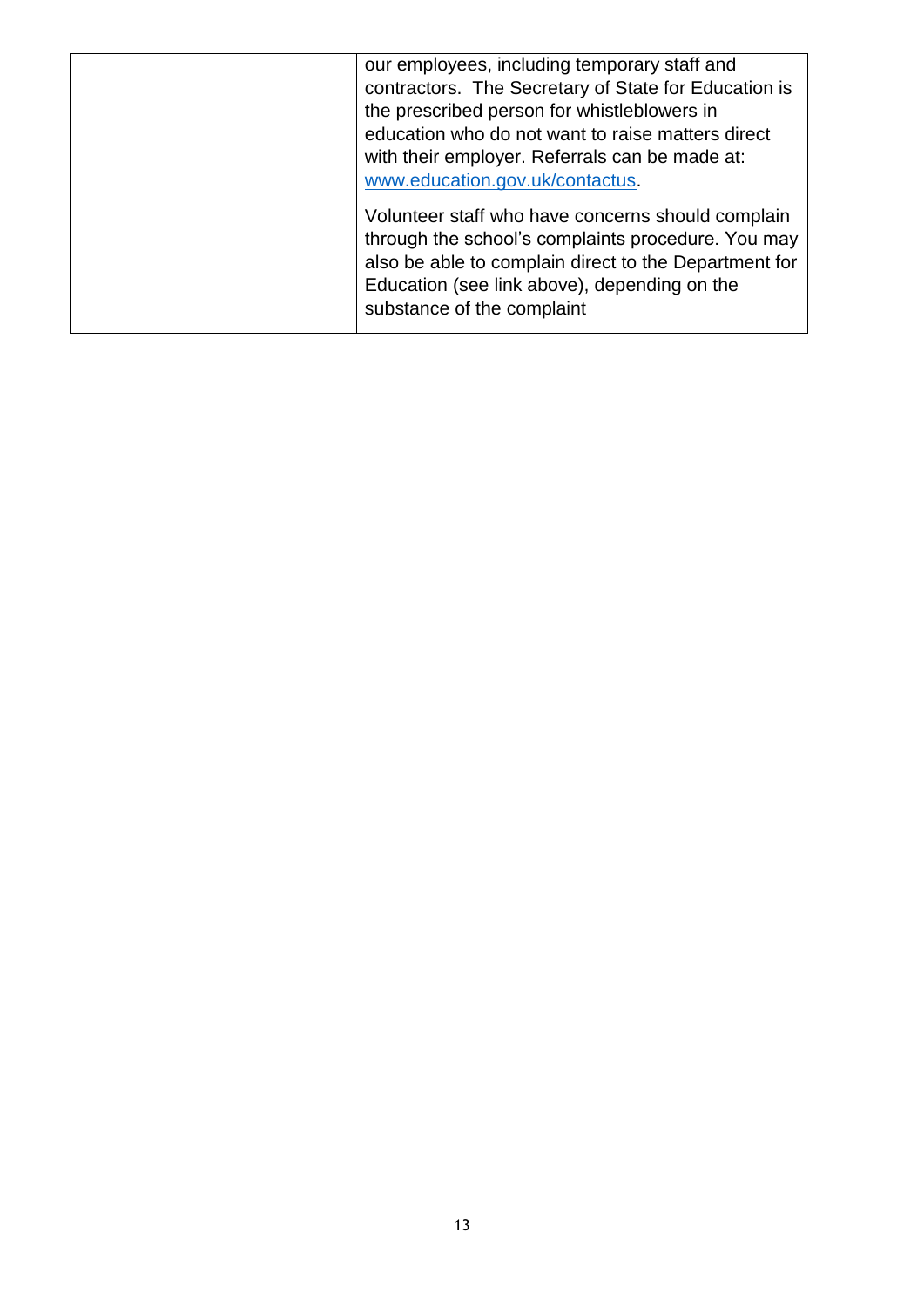### **Annex 2**

## **Complaints Form**

| Your name:                                                                    |
|-------------------------------------------------------------------------------|
|                                                                               |
| <b>Pupil's name:</b>                                                          |
| Your relationship to the pupil:                                               |
| Your address and postcode:                                                    |
| Your daytime telephone number:                                                |
| Your evening telephone number:                                                |
| Your email address:                                                           |
| Your complaint is: (if you have more than one complaint, please number these) |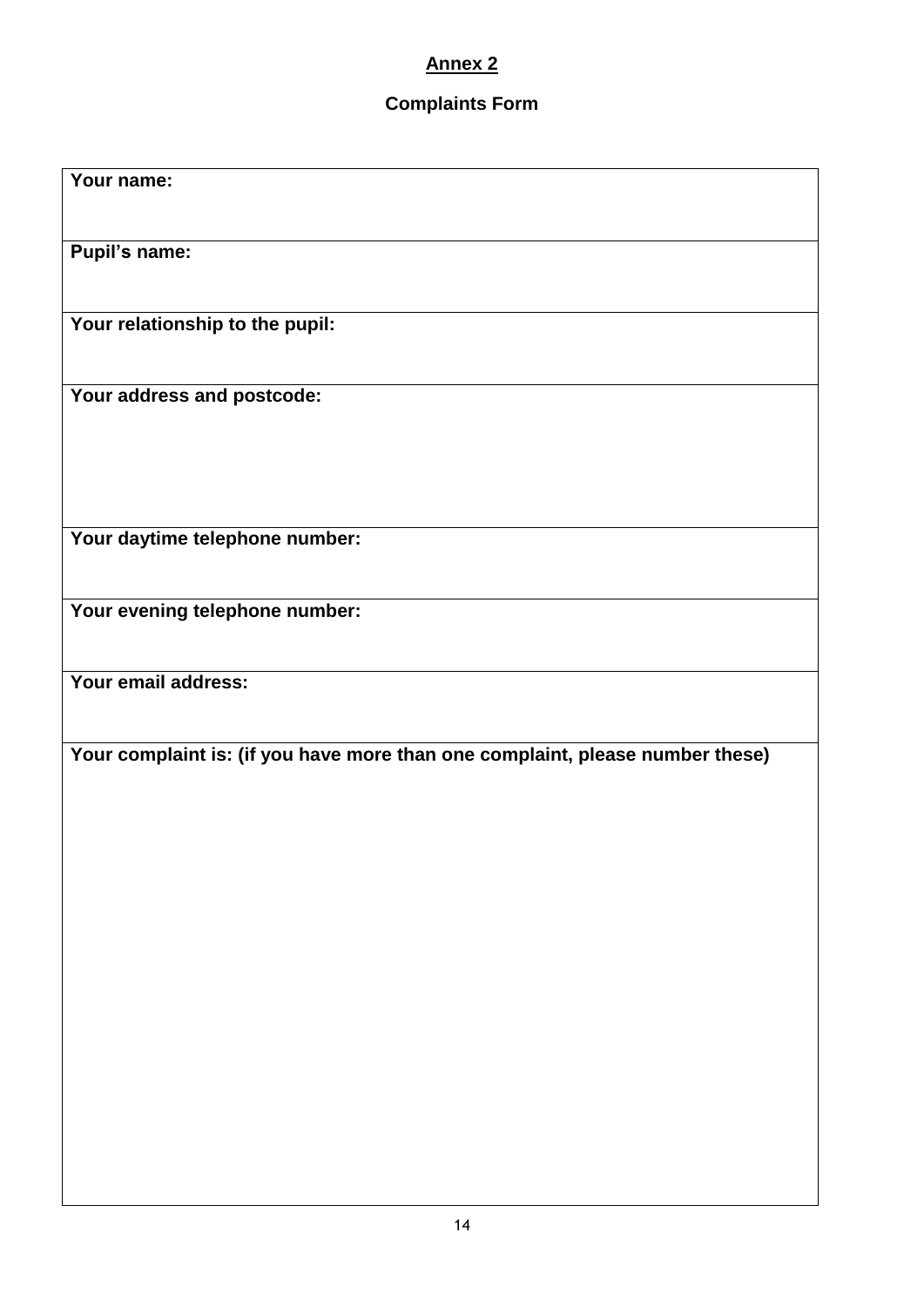**What action have you already taken to try and resolve your complaint(s)?**

(Who did you speak to and what was the response?)

**What would you like as an outcome from your complaint(s)?**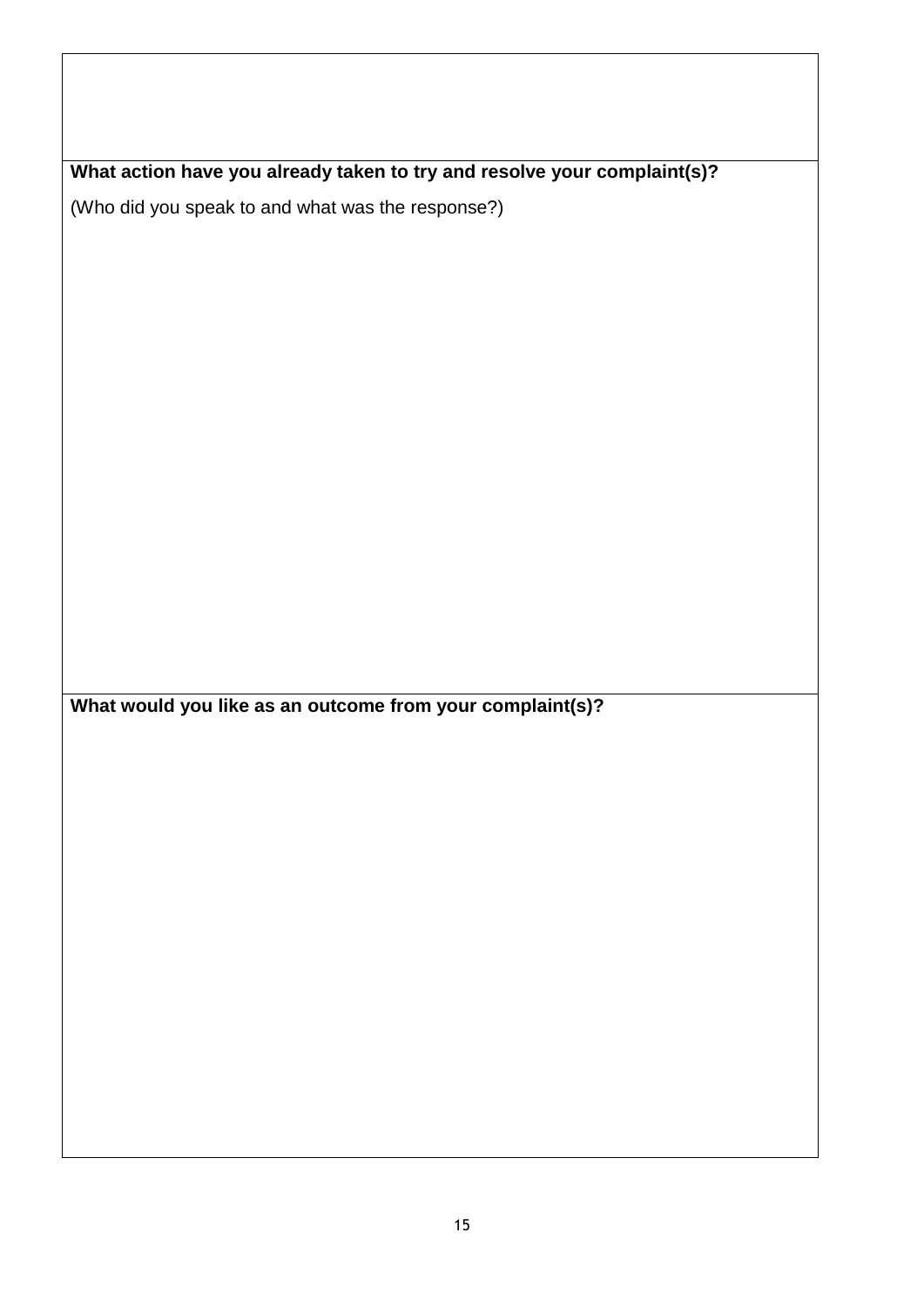**Are you attaching any paperwork? If so, give details here:**

**Your signature………………………………………………………** 

**Date …………………**

**All functions of the complaints procedure must adhere to the requirements of the Data Protection Act 2018 and the Freedom of Information Act 2000.**

**Please complete and return to the academy office in a sealed envelope addressed to the Headteacher/Principal, Clerk of the local governing body/trustees (as appropriate).**

*Office use*

**Date received …………………………………………………………**

**Date acknowledgement sent …………………………………………**

**Responsible member of staff ………………………………………………………..**